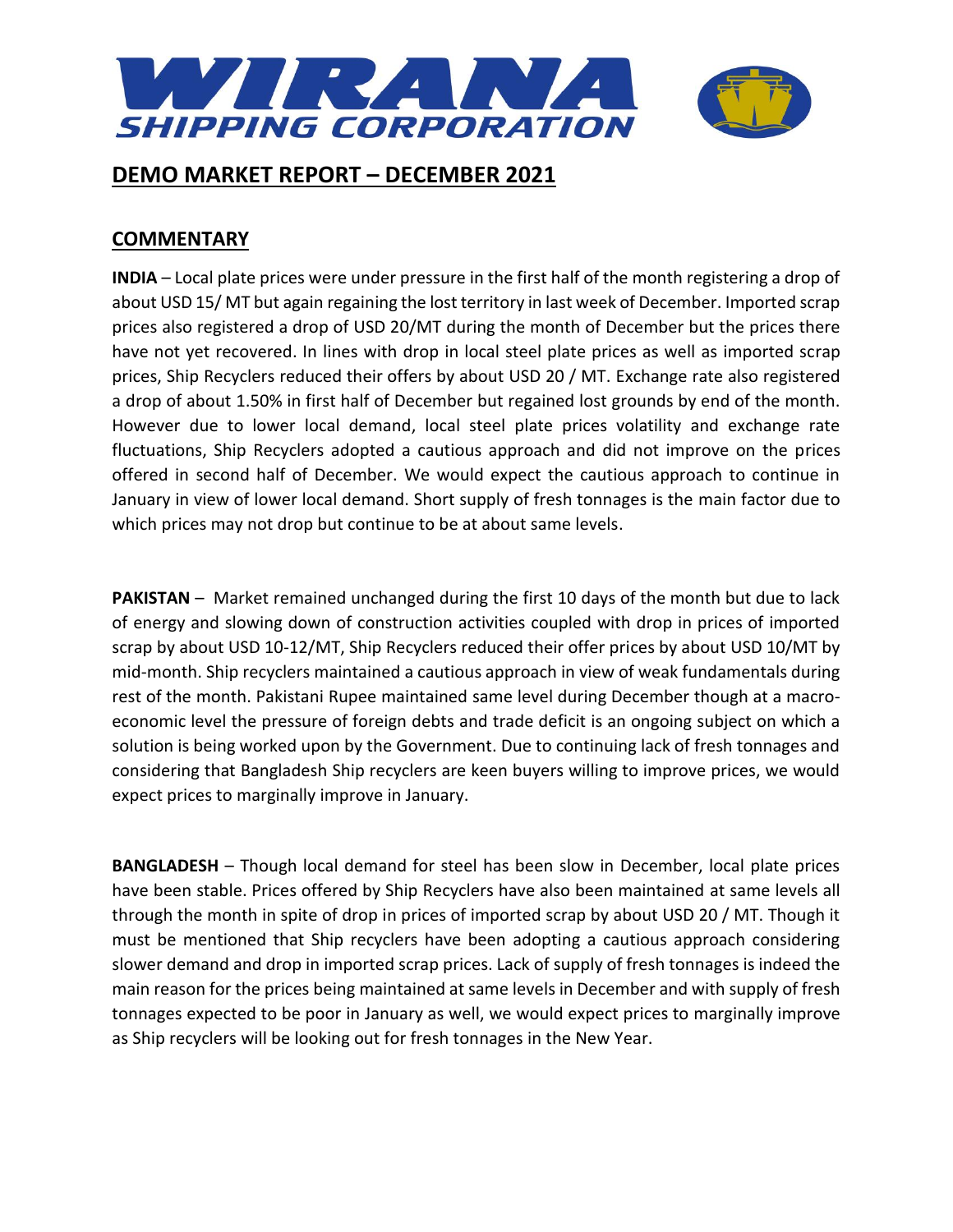

**TURKEY**- Inflation rate of 36% in December and weakening exchange rate dominated the economic news. Inflation has deteriorated purchasing power which has thus affected overall demand. While Turkish Lira has regained substantial lost ground, the economic turbulence is not yet over as pressure on lira still continues. On Ship recycling front, cruise ships and offshore vessels keep the Ship recycling yards busy. Prices of imported scrap has dropped by about USD 25/MT during the month of December. Prices offered by Ship Recyclers has remained unchanged during December in spite of difficult economic times and reduction in imported scrap prices. We would expect prices to continue at about the same levels.

**CHINA** – With effect from 1.1.2019, China has stopped accepting any foreign flagged ship for recycling as per directives from Government. Breakers now can only recycle local ships from China.

**SUPPLY** – Limited supply of fresh tonnages continued as usual with tankers being main supply segment. However, the month of December was even slower on the supply front. This could be due to softer market sentiments at the recycling yards as against higher price expectations of Ship Owners. Also, holiday season and the end of the year had its impact in supply of fresh tonnages.

**OUTLOOK FOR JANUARY –** There was expectation during the beginning of last month that tanker freight market would register an improvement in view of reduced covid cases and an improved global demand of oil. However, present surge in covid cases has dampened the chances of any immediate increase in oil demand and thus the tanker freight rates. Basis this, we would expect tanker as the main segment supply for fresh tonnages for recycling. Offshore sector has registered some improvement and we may see comparatively lesser of offshore units coming up for recycling as compared to last year. We would expect prices offered for fresh tonnages to improve marginally due to lack of fresh tonnages and considering that international steel demand would not drop during the year though there might be a very short term impact on demand due to omicron virus surge.

### **GREEN RECYCLING:**

1. Marco Polo Shipyard, a subsidiary of the integrated marine logistics company has been awarded a permit by Indonesian authorities to conduct ship recycling activities. The company proposes to provide green recycling solution to ship owners.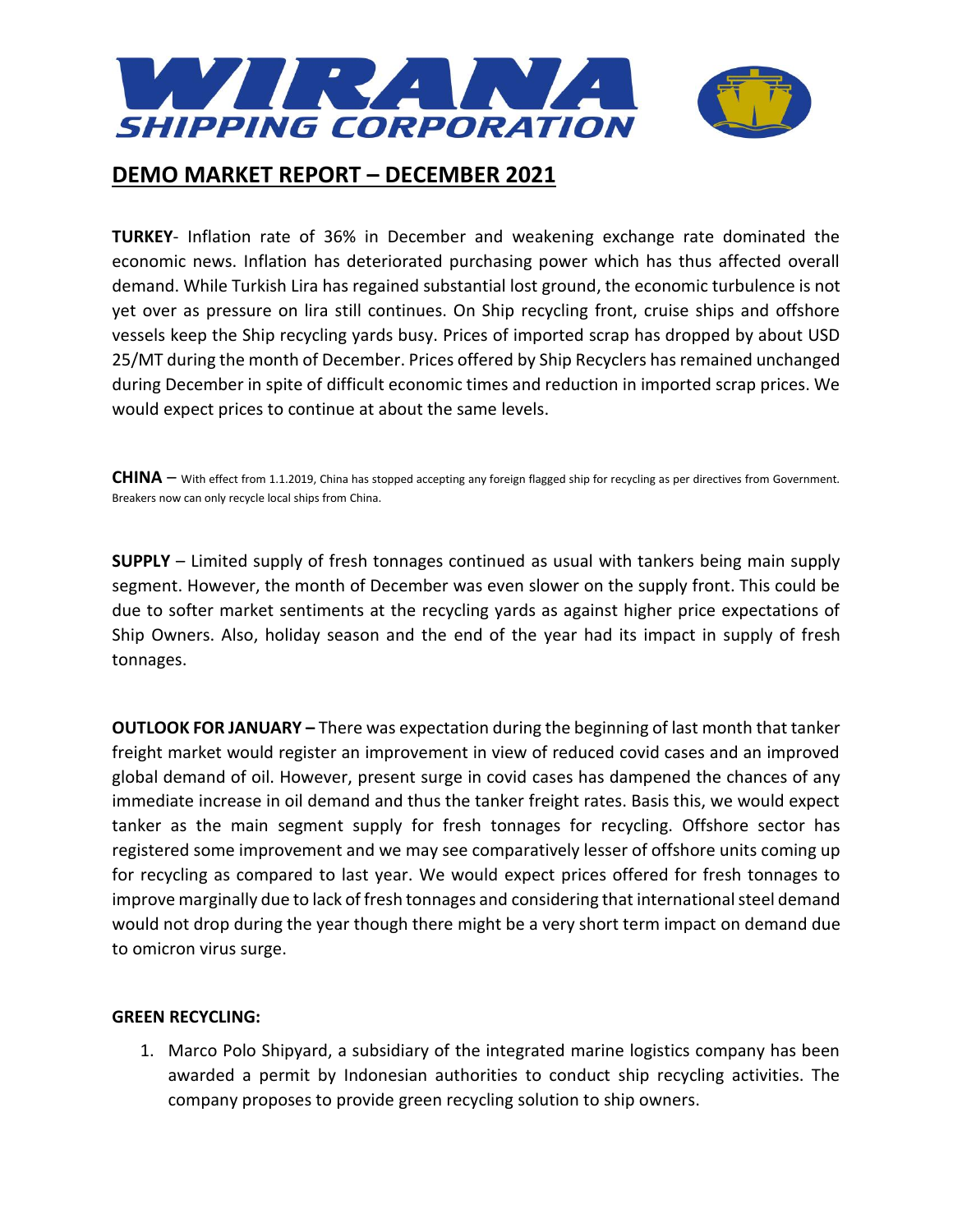

2. Fulfilling a key commitment of European Green Deal, the Commission has adopted a proposal for a new EU Directive to crackdown on environmental crime. The proposal intends to make environmental protection effective by obliging member states to take criminal actions. The new environmental offences include illegal ship recycling. The proposed punishments being proposed could be quiet severe like minimum imprisonment for up to 10 years in some cases. It also aims to train and strengthen the network of law enforcement agencies.

| <b>Type</b>   | <b>Name of Vessel</b>           | <b>Built</b> | <b>DWT</b> | <b>LDT</b> | <b>Price</b> | <b>Remarks</b>          |
|---------------|---------------------------------|--------------|------------|------------|--------------|-------------------------|
| Accom Barge   | Halani Star                     | 1982         | 5960       | 3141       |              | As is Mumbai            |
| <b>Bulker</b> | Force On                        | 1985         | 38888      | 7140       |              | Gadani                  |
|               |                                 |              |            |            |              | Canda, damaged          |
| <b>Bulker</b> | St Clair                        | 1976         | 45648      | 8752       |              | condition, delivery U/T |
| Drill Ship    | Sevan Brasil                    | 2012         | 40000      | 29794      |              | Aliaga                  |
| <b>FPSO</b>   | Bo Hai You Yi Hao               | 1989         | 52000      | 18010      |              | China                   |
| <b>FPSO</b>   | <b>BW Cidade De Sao Vicente</b> | 1976         | 137684     | 27536      | 490          | As is Duqm, Oman        |
| <b>LPG</b>    | Harriet                         | 1988         | 4320       | 2291       |              | Alang                   |
| <b>MPP</b>    | Nordan                          | 1982         | 3595       | 1467       |              | Ctg                     |
| Pass          | Oriental Dragon                 | 1972         | 3202       | 9496       | 516          | As is Penang            |
| Rail Ferry    | <b>Banda Sea</b>                | 1982         | 22239      | 11792      | 440          | As is US Gulf           |
|               |                                 |              |            |            |              | <b>Buyers have Full</b> |
| Tanker        | Arina                           | 1998         | 106131     | 15672      |              | Subcon delivery option  |
| Tanker        | <b>Brave Worth</b>              | 1994         | 31206      | 7769       | 605          | Gadani                  |
| Tanker        | <b>Bull Kalimantan</b>          | 2002         | 106548     | 16127      |              | Ctg                     |
| Tanker        | Chang Li                        | 1994         | 9141       | 2771       |              | Ctg                     |
| Tanker        | <b>Chemtrans Star</b>           | 2000         | 63331      | 13260      |              | Ctg                     |
| Tanker        | Dong Ting Hu                    | 1994         | 61938      | 14689      |              | China                   |
| Tanker        | <b>Ever Luck</b>                | 1998         | 11131      | 3624       |              | Ctg                     |
| Tanker        | <b>IND</b>                      | 1976         | 16168      | 6240       |              | Gadani                  |
| Tanker        | Jin Fu Xing 602                 | 1992         | 5143       | 2392       |              | China                   |
| Tanker        | Juli (ex Juliet)                | 1990         | 5958       | 1988       |              | Gadani                  |
| Tanker        | Leen                            | 1996         | 4990       | 1905       |              | Gadani                  |

### **MAIN DEMOLITION SALES DATA FOR DECEMBER 2021**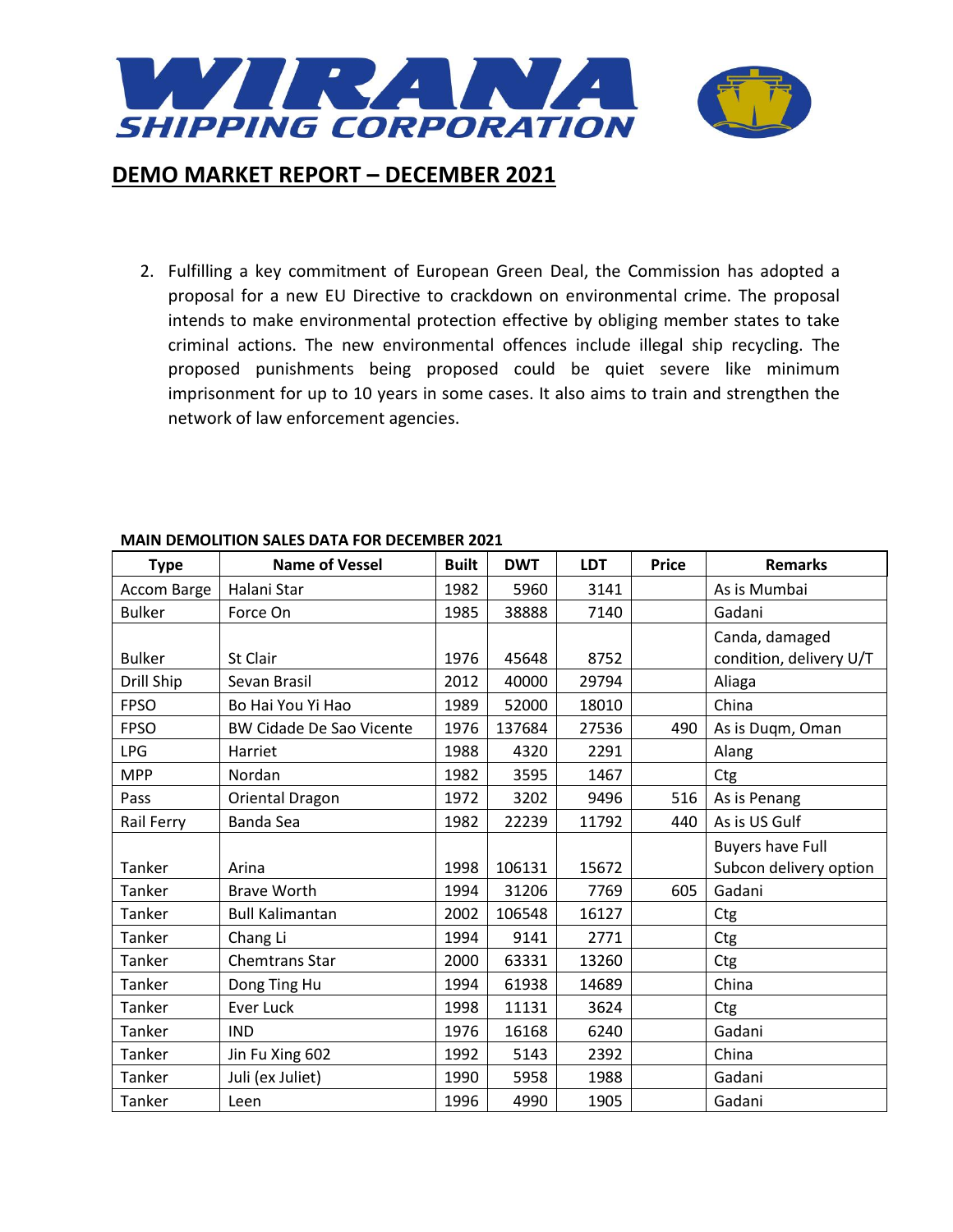

| <b>Type</b> | <b>Name of Vessel</b> | <b>Built</b> | <b>DWT</b> | <b>LDT</b> | <b>Price</b> | <b>Remarks</b>                                   |
|-------------|-----------------------|--------------|------------|------------|--------------|--------------------------------------------------|
| Tanker      | Maple                 | 1998         | 19386      | 5409       |              | Alang, 700 MT SS out if<br>which 515 is solid SS |
| Tanker      | Melati Dua            | 1997         | 32100      | 10211      |              | Alang                                            |
| Tanker      | Navion Stavanger      | 2003         | 148729     | 24874      |              | Alang, HKC                                       |
| Tanker      | Ocean Ruby            | 1997         | 153152     | 22029      | 599          | Ctg                                              |
|             |                       |              |            |            |              | <b>Buyer's Option Gadani</b>                     |
| Tanker      | Polar Rock            | 1996         | 105224     | 16620      |              | Ctg                                              |
| Tanker      | Qubaa                 | 1998         | 106681     | 16688      | 615          | Gadani                                           |
| Tanker      | Sea Latitude          | 2001         | 309285     | 43705      | 568.5        | As is Batam                                      |
| Tanker      | SOS                   | 2003         | 309449     | 41402      |              | Ctg, As is Assos                                 |
| Tanker      | Sothys                | 2003         | 107123     | 16749      |              | Gadani                                           |
| Tanker      | Swiftchem             | 1995         | 16150      | 4489       |              | Alang                                            |
| Tanker      | Vagabond              | 1996         | 9273       | 3025       |              | Gadani                                           |
| Tanker      | Yuan Sheng            | 1992         | 4999       | 1860       |              | Ctg                                              |

### **STATISTICS**

### **VESSELS AND QUANTITY LDT BEACHED IN INDIAN SUBCON – IN DECEMBER 2021, 2020, 2019**

|      | <b>INDIA</b> |          | <b>BANGLADESH</b> |            | <b>PAKISTAN</b> |            |
|------|--------------|----------|-------------------|------------|-----------------|------------|
|      | Vessel       | LDT - LT | Vessel            | $LDT - LT$ | Vessels         | $LDT - LT$ |
| 2021 | 18           | 123,947  | 19                | 206,668    | 10              | 45,966     |
| 2020 | 26           | 175,923  | 19                | 193,354    | 18              | 150,000    |
| 2019 | 15           | 146,634  | 19                | 139,340    | 05              | 23,139     |

### **VESSELS AND QUANTITY LDT BEACHED IN INDIAN SUBCON – JAN TO DEC 2021, 2020, 2019**

|      | <b>INDIA</b> |           | <b>BANGLADESH</b> |            | PAKISTAN |            |
|------|--------------|-----------|-------------------|------------|----------|------------|
|      | Vessel       | LDT - LT  | Vessel            | $LDT - LT$ | Vessels  | $LDT - LT$ |
| 2021 | 209          | 1,528,841 | 254               | 2,536,088  | 138      | 1,058,338  |
| 2020 | 194          | 1,829,681 | 145               | 1,825,477  | 107      | 898,903    |
| 2019 | 190          | 1,532,678 | 231               | 2,444,443  | 36       | 126,062    |